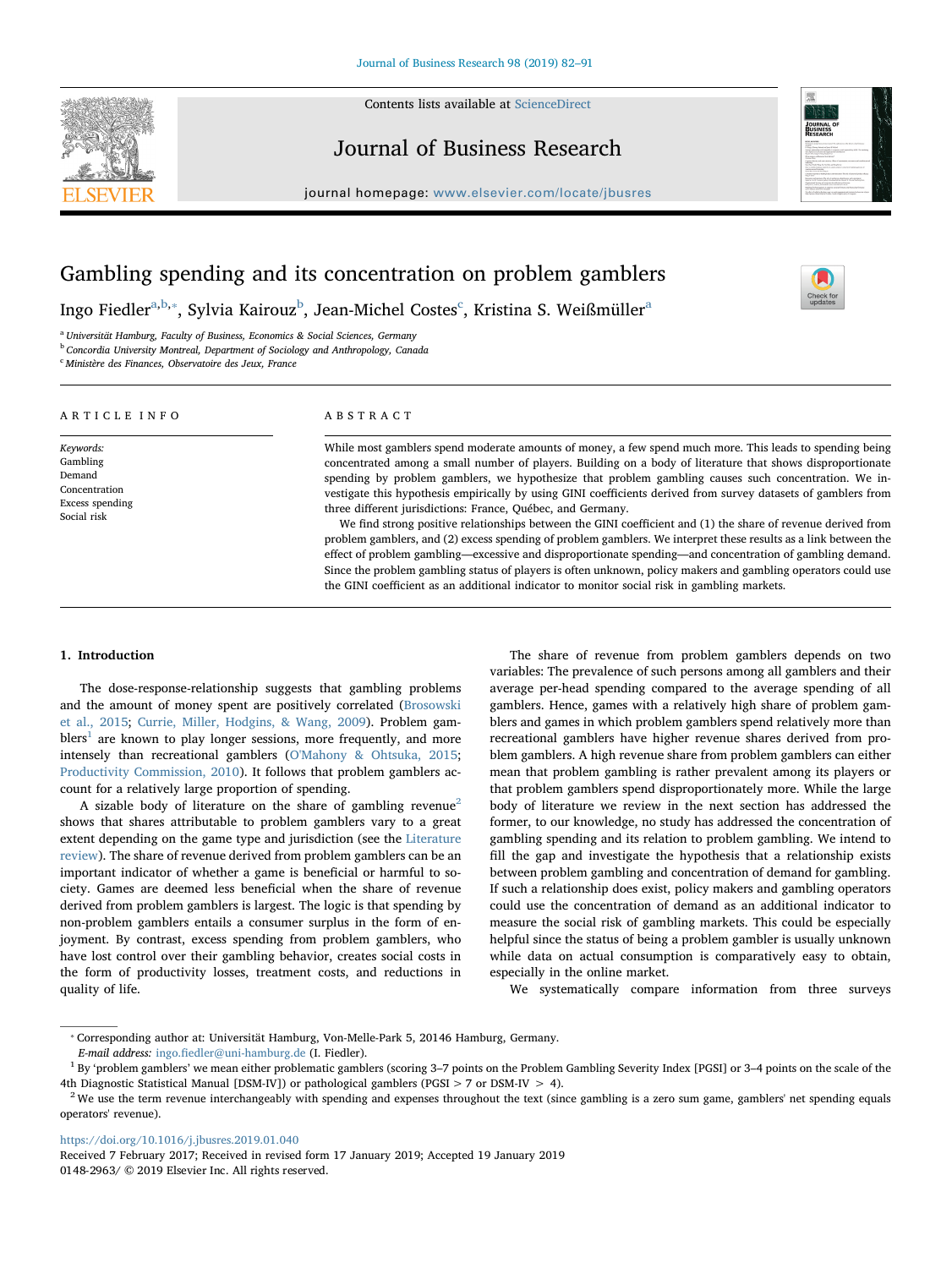conducted in France, Germany, and Québec. Comprising interval data on spending, these datasets overcome the limitation of ordinal data, in which the highest amounts of spending are effectively cut off, leading to an underestimation of the amount of revenue derived from problem gamblers. A number of key indicators are derived from each survey and compared across jurisdictions: (1) the concentration of spending as measured by the GINI coefficient, (2) the prevalence of problem gamblers among all players per game form, (3) the money spent by problem versus non-problem gamblers, (4) excess spending of problem gamblers, which we define as the difference between the prevalence of problem gamblers and their share of expenditure.

We first present findings on the concentration of spending in general. The second subsection investigates the concentration of spending from problem gamblers. Next, we break down the concentration of spending per type of game and calculate excess spending. The data show that revenue shares of problem gamblers and excess spending correlate positively with the GINI coefficient of spending of a game form. Considering limitations and reflecting on the implications of our findings, we interpret the evidence as support for the hypothesis that problem gambling is related to concentration of demand and suggest that the GINI coefficient could be used as an additional tool by regulators.

#### <span id="page-1-0"></span>2. Literature review

#### 2.1. Concentration of gambling spending

Spending for gambling is highly concentrated on a small group of high-intensity gamblers. For example, 80% of revenue from fixed-odds sports betting is generated by 5.7% of gamblers, while for online casino games, 80% of losses occur among only 4.9% of subscribers, as shown by [Tom, LaPlante, and Sha](#page-9-2)ffer's (2014) study on the betting patterns of internet gambling subscribers of bwin.party. In poker, revenue is yet more concentrated: 1% of the gamblers account for 60% of operators' revenue, 5% account for 83%, and the top 10% of players deliver 91% of the operators' income ([Fiedler, 2012, p. 17](#page-8-2)). In the relatively new game of Daily Fantasy Sports, 1.3% of players account for 40% or all entry fees, and the next 5% of players for another 36%, as shown in a recent McKinsey study ([Miller & Singer, 2015\)](#page-9-3).

These revenue shares refer to online gambling forms, where actual and unbiased playing data are recorded automatically and are easily accessible. By contrast, studies on offline gambling must rely on questionnaires, which are prone to biases such as respondents' selective memory and social desirability of answers. Such studies are thus rarer, but show similar results: For example, in the Canadian province Nova Scotia, 96% of all gambling revenue derives from 25% of the players ([Hayward, 2004, p. 22](#page-9-4)). An early study from New South Wales, Australia, shows that 90% of slot machine revenue is derived from the 5.9% of players who gamble more than once a week [\(Dickerson, Baron, Hong,](#page-8-3) [& Cottrell, 1996](#page-8-3)).

#### 2.2. Concentration of gambling spending on problem gamblers

A number of studies provide evidence on the diverging spending habits of recreational gamblers and problem gamblers. For instance, [Wiebe, Mun, and Kau](#page-9-5)ffman (2006) compare monthly spending means across a range of games and find consistent differences between pathological and non-pathological gamblers. In a typical month, pathological gamblers spend > 20 times as much on online gambling as regular gamblers do, and > 10 times as much on casino slots, racetrack slots, horse races, and Bingo. [Smith and Wynne's \(2002\)](#page-9-6) study on median monthly gambling expenditures in Alberta (Canada) also reports systematic differences across all types of gambling. [Volberg and](#page-9-7) [Bernhard \(2006\)](#page-9-7) present data on differences between non-problem, atrisk, and problem gamblers in New Mexico. They show that 47.5% of problem and pathological gamblers spend \$100 or more on gambling in

<span id="page-1-1"></span>Table 1

|  | Studies on the revenue share of problem gamblers.a |  |  |  |
|--|----------------------------------------------------|--|--|--|
|  |                                                    |  |  |  |

| Study                                                                                                                                                                                                                                                                | Country                                                                                                         | Revenue share of<br>problem gamblers                                                                              |
|----------------------------------------------------------------------------------------------------------------------------------------------------------------------------------------------------------------------------------------------------------------------|-----------------------------------------------------------------------------------------------------------------|-------------------------------------------------------------------------------------------------------------------|
| Productivity Commission, 2010<br>Williams & Wood, 2007<br>Williams & Wood, 2004<br>Hayward, 2004<br>Abbott & Volberg, 2000<br>Gerstein et al., 1999<br>Productivity Commission, 1999<br>Lesieur, 1998<br>Volberg & Vales, 1998<br>Volberg, Gerstein, Christiansen, & | Australia<br>Canada<br>Canada<br>Canada<br>New Zealand<br>USA<br>Australia<br>USA & Canada<br>Porto Rico<br>USA | $40%$ <sup>a</sup><br>35%<br>$23\%^b$ (32% <sup>c</sup> )<br>40%<br>19%<br>15%<br>33%<br>30%<br>65%<br>14% to 27% |
| Baldridge, 2001<br>Grinols & Omorov, 1996<br>Dickerson et al., 1996                                                                                                                                                                                                  | USA<br>Australia                                                                                                | 52% <sup>d</sup><br>26%                                                                                           |

<span id="page-1-2"></span><sup>a</sup> Derived from seven regional studies.

<span id="page-1-3"></span>**b** Weighted by provinces.

<span id="page-1-4"></span><sup>c</sup> Weighted by population.

<span id="page-1-5"></span><sup>d</sup> Casinos.

an average month, compared to only 8% of non-problem gamblers  $(n = 1212)$ . Also, 34.5% of problem and pathological gamblers have at some point lost \$1000 or more in a single day, while the figure stands at only 3.2% for non-problem gamblers.

The gambling report by the Australian Productivity Commission explores asymmetries in gambling expenses in even greater depth by breaking down total spending into three factors: number of sessions, average session length, and money spent per hour [\(Productivity](#page-9-1) [Commission, 2010\)](#page-9-1). The Commission concludes that the reasons why addicted gamblers spend much more on gambling than recreational gamblers are represented in their gambling behavior: they play more often, in longer sessions, and wager more per time unit. Consequently, a large share of gambling revenue is generated from problem gamblers. This relationship was first observed in 1995 by the [Australian Institute](#page-8-4) [for Gambling Research \(1995\)](#page-8-4) in a report on the socioeconomic consequences of gaming machines in Queensland. The first empirical studies were conducted by [Grinols and Omorov \(1996\)](#page-9-8) and by [Dickerson](#page-8-3) [et al. \(1996\).](#page-8-3) Since then the share of revenue coming from problem gamblers has been analyzed more often and across different jurisdictions but still infrequently. As shown in [Table 1](#page-1-1), the overall revenue share from problem gamblers varies widely across jurisdictions and studies, ranging from 15% in the U.S. [\(Gerstein et al., 1999](#page-8-5)) to 65% in Puerto Rico ([Volberg & Vales, 1998](#page-9-9)). In all of these studies, the average spending of problem is much higher than that of non-problem gamblers.

The figures displayed in [Table 1](#page-1-1) all relate to total spending across all forms of gambling. However, gambling forms differ dramatically with respect to their addictive potential and the prevalence of problem gamblers. Consequently, when deriving the revenue share of problem gamblers, the individual game forms should be considered separately.

#### 2.3. Results for specific game forms

Only few studies report the share of revenue from problem gamblers by game form. In one of the earliest studies, [Volberg, Moore,](#page-9-10) [Christiansen, Cummings and Banks \(1998\)](#page-9-10) present distinct results for Iowa and Mississippi (U.S.), which differ strongly, especially for Bingo (20.2% vs. 73.8%) and (sports) betting (43% vs. 8%). The authors explain these spreads by differing gambling markets caused by dissimilar legislation in the two states.

A more recent study by [Orford, Wardle, and Gri](#page-9-11)ffiths (2012) reports rather low figures of revenue shares from problem gamblers for all gambling forms, between 1.5% for the national lottery, up to 22.9% for fixed-odds betting terminals, and 27.2% for dog racing. These results might be underestimations, since expenses were measured in categories, the highest category being "£501 or more" for 10 out of 15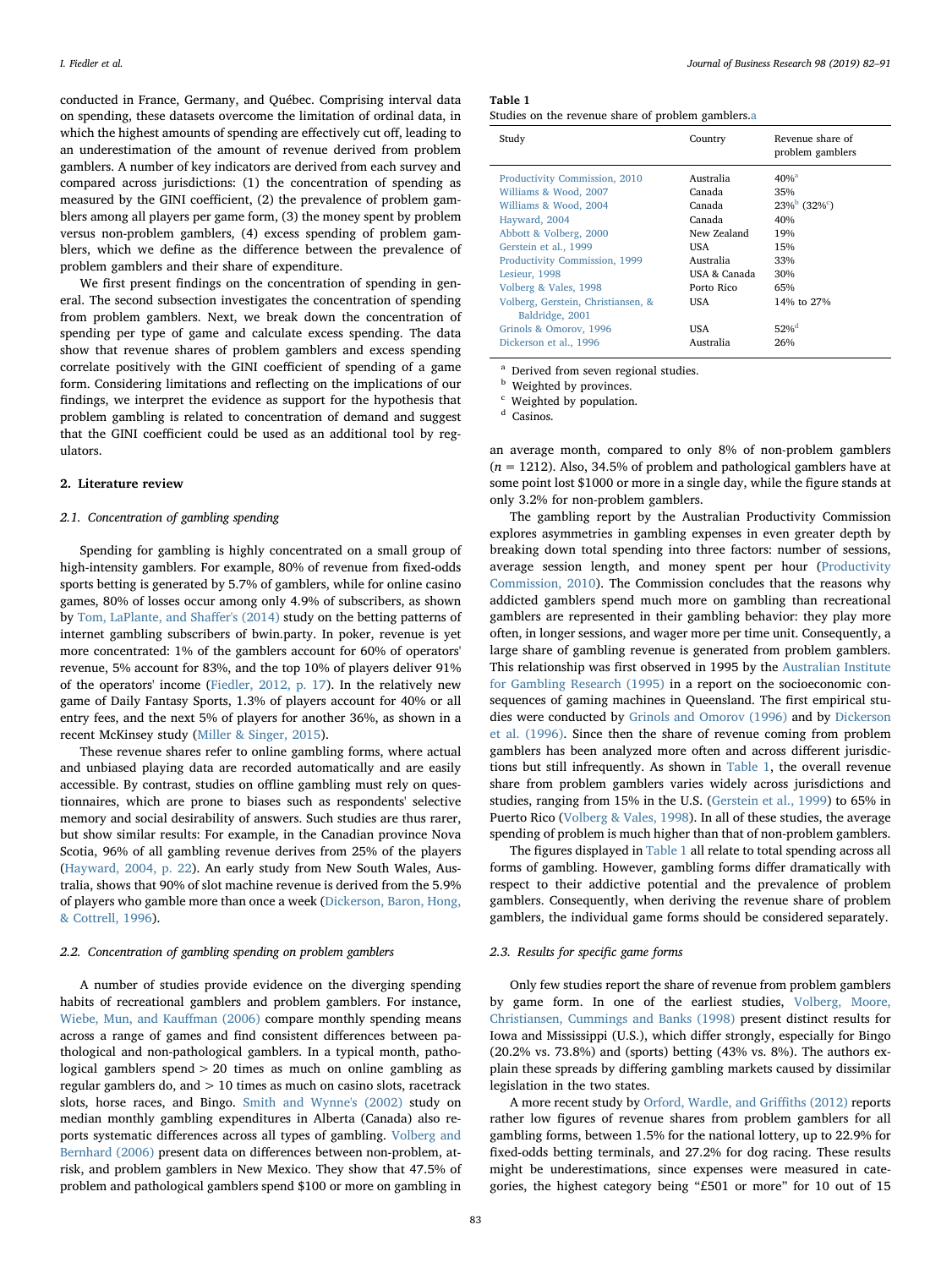forms of gambling and "£1,001 or more" for the remaining five categories; these categories were interpreted as £501 and £1001, respectively, cutting off all higher spending. As we will show in our analyses and as is also suggested by anecdotal evidence on bankrupted gamblers, it is quite likely that strongly addicted gamblers spend amounts far beyond these thresholds. Not taking the power law distribution of gambling expenses into account but instead using £501 or £1001 for the top expense category will result in a considerable underestimation of the spending share of problem gamblers.

By contrast, [Williams and Wood \(2007\)](#page-9-12) do account for the importance of the power law distribution in gambling spending. Their results for Ontario (Canada) appear to be representative of most of today's gambling landscape. The revenue share attributable to problem gamblers is lowest for lotteries (17%–19%) and Bingo (17%–28%), and highest for horse racing (38%–52%) and slot machines (61%–62%). However, these figures by themselves do not necessarily mean that concentration of gambling revenue is actually caused by problem gamblers.

#### 2.4. High concentration  $=$  addictive properties?

The aforementioned studies clearly indicate that gambling demand is concentrated and that problem gamblers spend more than recreational gamblers. This suggests that the general concentration of gambling demand might be caused at least to some extent by the addictive properties of gambling.

And indeed, another result by [Tom et al. \(2014\)](#page-9-2) confirms that membership in the small group of top-consumers is significantly related to pathological gambling; in other words, pathological gamblers are overrepresented among the most intense gamblers. Further evidence from Australia shows that money spent on gambling is a good indicator of gambling problems: problem gamblers (SOGS 5+) spend 35% of their net income on gambling and players at risk (SOGS 3–4) spend around 30% ([Productivity Commission, 2010](#page-9-1)). This, in turn, means not only that gambling spending is concentrated in a group of high-intensity players but also that gambling problems are concentrated within the exact same group. This twofold concentration suggests that average gamblers should not be at the focus of gambling studies since they neither generate a considerable amount of revenue nor typically experience gambling problems. However, at this moment, it is not clear to what extent the concentrations of gambling spending and gamblingrelated problems overlap and how much of the concentration of gambling spending is attributable to problem gamblers.

If addictive properties cause a concentration of demand, concentration of demand for addictive goods should be higher than for general consumer goods. But this is not the always case, as can be shown for alcohol. For example, 20% heaviest drinkers accounted for only 72% of total consumption, as measured by self-report for Canada in 2004 ([Stockwell, Zhao, & Thomas, 2009\)](#page-9-17), which is close to the concentration observed by [Takayuki, Toriyama, Terano, and Takayasu](#page-9-18) [\(2008\)](#page-9-18) for general consumer goods purchased at convenience stores. At the same time, for alcohol the human body provides a natural ceiling of maximum intake per drinking session. By contrast, gambling is recognized as a behavioral addiction in the Diagnostic and Statistical Manual of Mental Disorders of the American Psychiatric Association. This means that the human body has no reaction that would stop a gambler at any point in his gambling session. Therefore, gambling may exhibit greater concentration of demand.<sup>[3](#page-2-0)</sup> While this is true for problem

gamblers and recreational gamblers alike, the literature on spending shares of problem gamblers provides a sufficiently strong indication of a link between demand for gambling and its addictive properties to further investigate this relationship.

Instead of comparing the consumption patterns of gambling with other consumer goods that are necessarily of a different nature, we aim to provide a clearer picture of the connection between gambling demand and problem gambling by triangulating data from France, Canada, and Germany and contrasting these figures with the prevalence of problem gambling.

# 3. Methodology

# 3.1. Key indicators and hypotheses

We construct four key indicators: (1) concentration of revenue, (2) the prevalence of problem gamblers, (3) the share of revenue derived from problem gamblers, and (4) excess spending by problem gamblers. While we devote the next subsection to the GINI coefficient as our measure of concentration, the other key indicators are simpler to explain.

The prevalence of problem gamblers is operationalized as the percentage of gamblers who are identified as either problematic gamblers or pathological gamblers by validated screening instruments – in the case of our data, the fourth edition of the Diagnostic Statistical Manual of Mental Disorders (DSM-IV) of the American Psychiatric Association and the Problem Gambling Severity Index (PGSI). The prevalence of gambling problems is widely used as an indicator of the addictiveness of gambling in general and of specific forms of gambling in particular.

The share of revenue derived from problem gamblers is the percentage value of gross gaming revenue (stakes minus winnings) that comes from problem gamblers. By definition, it is 100% minus the share of revenue from recreational players. To measure the share of revenue derived from problem gamblers, we summed the expenses of those players who met the criteria for problem gambling and divided the total by the expenses of all gamblers. We like to note that for this measure it is important that gambling spending was measured using a question with an open answer instead of an ordinal scale with pre-determined answers to avoid underestimating the expenditures by the highest spenders. The share of revenue derived from problem gamblers is an indicator of how important this group is for the gambling market in general and the markets for specific game forms in particular.

We define excess spending of problem gamblers as the difference between the share of revenue derived from the group of problem gamblers and the prevalence of problem gamblers among the gamblers. It can be interpreted as the hypothetical share of revenue of problem gamblers that would not exist if these people were recreational gamblers and did not spend more than their peers. If, for example, 10% of all gamblers are problem gamblers, but they account for 25% of all spending, then excess spending is 15%. We thus follow [Atkinson's](#page-8-7) [\(1970\)](#page-8-7) logic that in a market unskewed by problem gamblers, we would find that the distribution along the Lorenz curve was mean preserving between, i.e. similar for, the different parts of the population – in our case, between the distribution of different gambling behaviors among all gamblers. This allows us to use excess spending as an indicator of the contribution that problem gamblers make to the concentration of gambling demand.

Our main hypothesis is that there is a significant relation between the concentration of revenues and the addictive properties of gambling. We break this hypothesis down into three sub-hypotheses that we test empirically (see also [Fig. 1\)](#page-3-0):

<span id="page-2-3"></span>H1. A positive correlation exists between the concentration of revenues and the prevalence of gambling problems.

<span id="page-2-2"></span><span id="page-2-1"></span>H2. A positive correlation exists between the concentration of revenues and the share of revenues derived from problem gamblers.

<span id="page-2-0"></span><sup>&</sup>lt;sup>3</sup> It could be argued that running out of funds functions is a natural ceiling that is analogous to the bodily reaction to substance intake. And yet gambling is different in this regard for two reasons: (1) depletion of funds can also apply to substance intake, so there we have two ceilings compared to only one in gambling; and (2) ATMs in casinos and credit cards for online gambling effectively prevent the depletion of funds.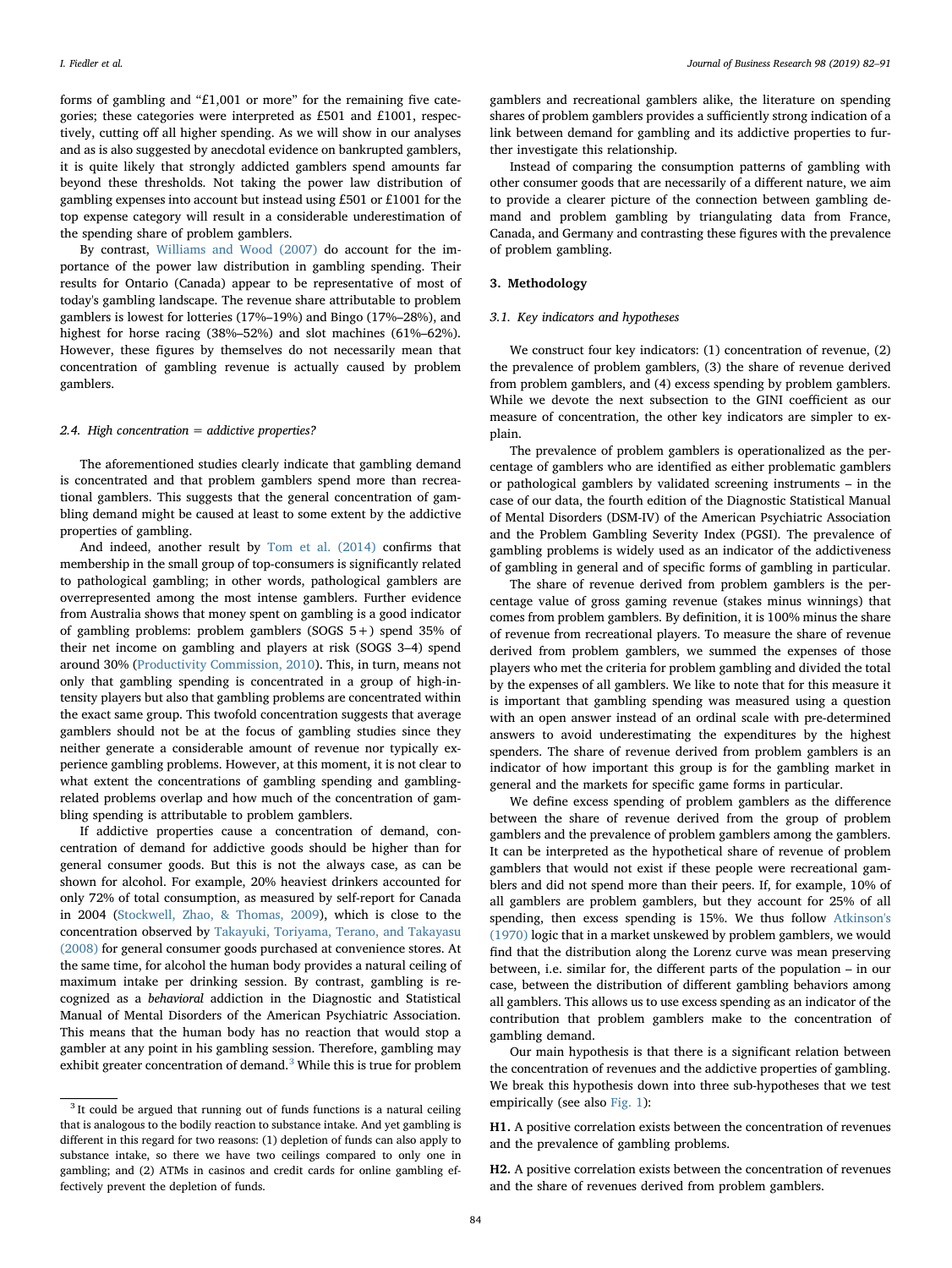<span id="page-3-0"></span>

Fig. 1. Hypothesized relationships between problem gambling, excess spending, share of revenues by problem gamblers and concentration of demand.

H3. A positive correlation exists between the concentration of revenues and excess spending by problem gamblers.

# 3.2. The GINI coefficient as a measure of concentration

To estimate the concentration of revenue, we use the GINI coefficient. First developed by Corrado Gini in 1912, the coefficient is a popular measure of statistical dispersion. It is most commonly used in the context of income or wealth inequality but can easily be applied to the analysis of any form of concentration in general, especially revenue and spending concentration ([Ceriani & Verme, 2012](#page-8-8)).

[Gini \(1912\)](#page-9-19) himself defines the coefficient as "the mean difference from all observed quantities" ([Ceriani & Verme, 2012\)](#page-8-8). In more than one hundred years of continuous research, a rich variety of generalized methods of calculating the GINI coefficient was devised, with Gini's original work already including a number of versions of the coefficient. The variants are suitable for different types of data and different sets of questions addressing either the variability of measures in contrast to absolute values or regarding the variability of objects against their own group ([Abounoori & McCloughan, 2003](#page-8-9); [Ceriani & Verme, 2012;](#page-8-8) [Gini,](#page-9-19) [1912\)](#page-9-19).

Mathematically, the GINI coefficient G is defined as 1 minus twice the area under the Lorenz curve  $l = l(z)$  ([Lerman & Yitzhaki, 1984](#page-9-20)). The Lorenz function is a monotonically increasing, twice-differentiable and convex function where  $z$  marks the cumulative proportion of  $-$  for instance – gamblers and  $l$  the corresponding cumulative proportion of revenue generated from these gamblers [\(Lorenz, 1905](#page-9-21)). Since  $l(z)$  can be approximated by its frequency polygon the GINI coefficient

$$
G=1-2\int_0^1 l(z)dz,
$$

can be estimated as

$$
G = 1 - \sum_{i=0}^{n-1} (F_{i+1} - F_i)(\Phi_{i+1} - \Phi_i)
$$

where  $f(x)$  is the proportion of the population with spending of x,  $F(x) = \int_{x_0}^{\overline{x}} f(y) dy$  represents the cumulative proportion of the population with spending of x, and  $\Phi_i = \frac{1}{\mu} \int_{x_0}^{\overline{x}} y f(y) dy$  is the cumulative share in total spending [\(Atkinson, 1970](#page-8-7); [Heshmati, 2004\)](#page-9-22).

The GINI coefficient is normalized between 0% and 100%, where 0% indicates perfect equality and 100% signifies perfect inequality. For instance, when all members of a population have the same income, the GINI coefficient is 0; with a GINI coefficient of 1, all the income would accrue to a single person. For consumption and, consequently, gambling: the higher the GINI coefficient, the stronger is the concentration of demand.

In the context of consumption, a high GINI coefficient can arise from a population with some very heavy consumers or a population with many people consuming very little (or both). Based on [Becker and](#page-8-10) [Murphy's \(1988\)](#page-8-10) model of rational addiction, a good with addictive properties is expected to have many light users and a few heavy users,

causing a higher GINI coefficient compared to a regular good. For comparison, a typical Pareto distribution where 20% of the consumers account for 80% of the demand yields a GINI coefficient of around 60% (depending on the specifics of the distribution). For this study, we calculated the GINI coefficient as indicated above based on the individual answers of gamblers on their spending in each survey.

# 3.3. Data from France

The French survey was conducted as part of the Health Barometer, a national health survey carried out regularly by the French National Institute for Prevention and Health Education [\(Costes, Eroukmano](#page-8-11)ff, [Richard, & Tovar, 2015\)](#page-8-11). A representative nationwide telephone survey was conducted, using a computer-assisted telephone interviewing (CATI) system, from December 2013 to May 2014 among 15,635 persons aged 15 to 75 years.

The sample was built from a two-stage random sampling design: a selection of households using random digit dialing covering all French metropolitan regions, and a random selection of one member of the household, using the Kish method. The sample was composed of two sub-samples: landline and cell phone samples. The overall response rate was 64.3% (65.8% for the cell phone sample and 63.6% for the landline sample).

The data were weighted by the number of telephone lines and eligible persons in the household. They were also adjusted to represent the demographic structure of the French population according to age, gender, educational level, region of residence, and level of urbanization.

The participants responded to a set of questions about demographic characteristics, gambling patterns, health status, behaviors, and selfreported gambling-related problems. They reported their spending on each gambling activity either per occasion or on a weekly, monthly, or annual basis by answering to the question (translated from French): "How much money do you usually spend per session when you play these games? We want to know the amount of money you take out of your pockets when you gamble. This does not include money that you won." Total spending was calculated on an annual basis and is available for each game form.

The overall score on the Problem Gambling Severity Index (PGSI), a quantitative sub-section of the Canadian Problem Gambling Index, was used to assess the severity of gambling problems [\(Ferris & Wynne,](#page-8-12) [2001\)](#page-8-12). The PGSI consists of 9 items with answers reported on a 4-point Likert scale ('never'; 'sometimes'; 'most of the time'; 'almost always'). Respondents were categorized as non-problem gamblers (PGSI score = 0); low-risk gamblers (score =  $1-2$ ); moderate-risk gamblers (score  $= 3-7$ ); and problem gamblers (score  $= 8+$ ). The PGSI screening instrument can be found in Appendix A. Note that the instrument is an absolute measure, not a relative one (comparing a gambler to a reference population), which would lead to circular reasoning in the analysis.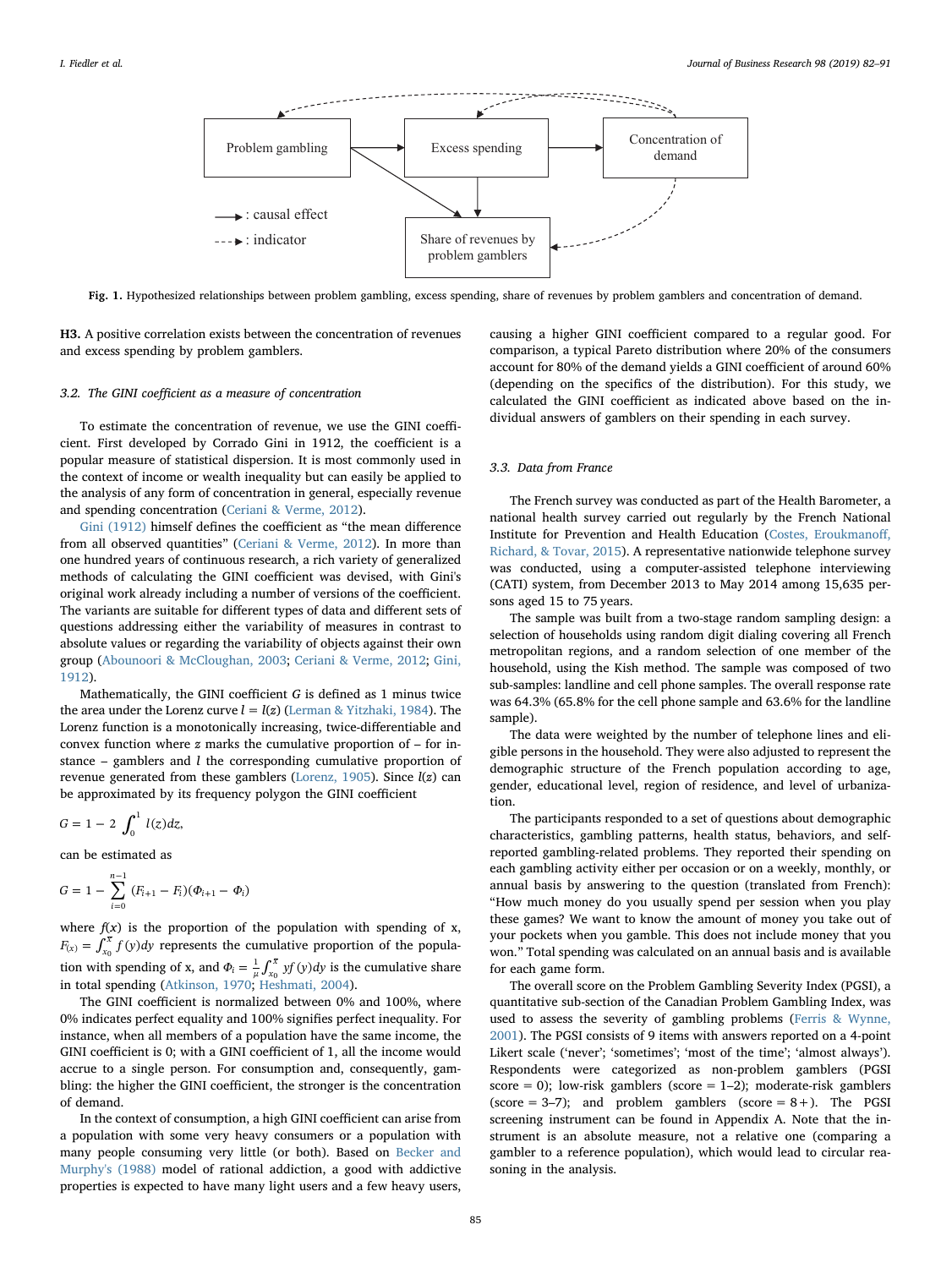#### 3.4. Data from Québec

The Québec data are derived from the ENHJEU-Québec Survey, which was conducted using a random sample of English or Frenchspeaking Québecers over the age of 18 who lived in private residences throughout the province. The sample comprises 12,008 respondents interviewed between June 4 and September 18, 2012, using a CATI system.

A non-proportional stratified two-stage sampling design was employed; private households were selected through random digit dialing and one eligible person per household was picked at random. The sample was stratified according to administrative regions grouped along the urban-rural continuum. The overall response rate was 43.2%. The data were weighted to adjust for the multi-stage cluster sampling design and for non-response, as well as to ensure the sample was representative of the Québec adult population according to the census.

Respondents were asked a series of questions about their past-year gambling habits for 11 different gambling activities including online gambling. Participants reported their participation in each activity, the settings they gambled in, the severity of any gambling-related problems as measured by the PGSI [\(Ferris & Wynne, 2001](#page-8-12)), and any concurrent use of alcohol, cannabis or cigarettes. Annual spending was self-reported on an interval scale for each gambling activity, from which total past-year spending was calculated. The exact question was "How much money do you spend on average on a typical occasion when you play [game form]?" The respondents were given a choice of different time frames, from which the spending was then scaled to obtain an annual figure.

## 3.5. Data from Germany

The empirical results for Germany are based on the Pathological Gambling and Epidemiology (PAGE) research program initiated by the German federal states. The PAGE project provides a rich epidemiological database on the prevalence of pathological gambling among the German population [\(Meyer et al., 2015\)](#page-9-23). The data were collected by an interdisciplinary research group (EARLINT) at the University Hospital Lübeck and the University of Greifswald.

The random sample was obtained through a dual sampling setup with telephone interviews for the general population. It yielded 15,023 respondents aged 14 to 64, with a response rate of 52.4% for landlines and 56.6% for mobile phones. An additional 594 high-risk participants were recruited through in-depth one-on-one clinical interviews directly at gambling locations and through qualified addiction treatment facilities. EARLINT used large parts of Wittchen and Pfister's standardized Composite International Diagnostic Interview (CIDI-X) codebook ([Meyer et al., 2015;](#page-9-23) [Wittchen & P](#page-9-24)fister, 2005), which allows for aggregation into parametric rating scale values with high test-retest reliability ( $\alpha$  = 0.49 to 0.83) and high evidential validity ( $\alpha$  = 0.39 to 0.82; [Wittchen & P](#page-9-24)fister, 2005, 105f; [Essau, Wittchen, & P](#page-8-13)fister, 1999, Stinchfi[eld, 2003](#page-9-25)).

Individual gambling behavior and gambling problems were classified by the criteria established in the fourth edition of the American Psychiatric Association's Diagnostic and Statistical Manual of Mental Disorders [\(Saß, Wittchen, Zaudig, & Heuben, 2003\)](#page-9-26). The DSM-IV criteria were standardized by translation into explicit questionnaire scale items for pseudonymous self-assessment in order to inhibit self-selection effects. Of the 337 respondents who scored on at least one DSM-IV

# <span id="page-4-1"></span>Table 2

Concentration of gambling spending as measured by the GINI coefficient.

|      | France | Québec | Germany |
|------|--------|--------|---------|
| n    | 8794   | 7529   | 2923    |
| GINI | 83.9%  | 80.2%  | 87.9%   |

criterion, 28 fulfilled one or two criteria (gamblers at risk), 36 met three or four criteria (problematic gamblers), and 273 met five to ten criteria (pathological gamblers). The DSM-IV criteria can be found in Appendix B. Importantly, like the PGSI, these criteria constitute an absolute rather than a relative measure.

The dataset contains interval data on spending, gambling participation (lifetime and 12-month prevalence), the number of gambling days per month and gambling hours per day, each differentiated by forms of gambling and channels of access, which permits more accurate analyses than ordinal data. The answer to the question on spending was voluntary and thus yielded only 2923 answers<sup>[4](#page-4-0)</sup> and was not broken down by game form. Translated from German, the question was: "If you add up all your wins and losses over the past 12 months, did you win or lose in total, and by how much?"

# 4. Results

#### 4.1. Concentration of spending in general

As [Table 2](#page-4-1) shows, gambling expenditures are most strongly concentrated in Germany with a GINI coefficient of 87.9%, followed by France (83.92%) and Québec (80.16%).

[Fig. 2](#page-3-0) shows the distribution of expenditure on all types of gambling for Québec, France, and Germany compared to a hypothetical Pareto distribution where 20% of consumers account for 80% of spending. Based on the evidence from the literature presented in [Section 2](#page-1-0), the hypothesis is that problem gamblers, who have lost control over their gambling behavior and thus spend much more than non-problem gamblers, are a major source of this additional concentration. This will be investigated in the next two subsections.

#### 4.2. Share of spending from problem gamblers

As shown in the literature section, previous research on gambling behavior clearly indicates that problem gamblers spend much more on gambling than recreational gamblers. [Table 3](#page-5-0) provides information on the annual average and median spending of non-problem gamblers (PGSI score [France, Québec] or DSM-IV [Germany] score of 0–2), problematic gamblers (PGSI =  $3-7$  or DSM-IV =  $3-4$ ), and pathological gamblers (PGSI  $> 7$  or DSM-IV  $> 4$ ). Spending increases strongly with the severity of gambling problems: in France, pathological gamblers spend €13,424 (31.2 times more than recreational gamblers), in Québec the ratio is 48.6, and in Germany it is 23.5. The spending gap between pathological gamblers and recreational gamblers is similarly high with respect to the median, with ratios of 75 in France, 45.8 in Québec, and 11.6 in Germany.[5](#page-4-2)

<span id="page-4-0"></span><sup>&</sup>lt;sup>4</sup> The respondents and non-respondents differ significantly regarding their gender (a higher share of males responded), age (younger people responded more often), employment status (respondents were more likely to be employed), and education (respondents were better educated), but not regarding problem gambling. Thus, even though the German data might be somewhat unrepresentative, this does not affect the results regarding spending by problem gamblers.

<span id="page-4-2"></span> $5$  While the German gambling market per head is a somewhat smaller (175 $\epsilon$ per adult per year) than those of France (200€) and Québec (379\$), this cannot explain the difference in the reported spending between our samples. Instead, we suspect that the lower values from the German sample are due to the different sampling strategy applied in that country. While both the Québec and the French survey asked about spending on the last gambling occasion and then inferred the annual amounts based on the reported frequency of gambling, Germans were directly asked about their spending over the last 12 months. The German question is much harder to answer precisely; respondents may already have forgotten about some spending, causing an underestimation. However, for our purposes, such absolute differences are immaterial as we analyze data within the countries and compare only relative data across countries.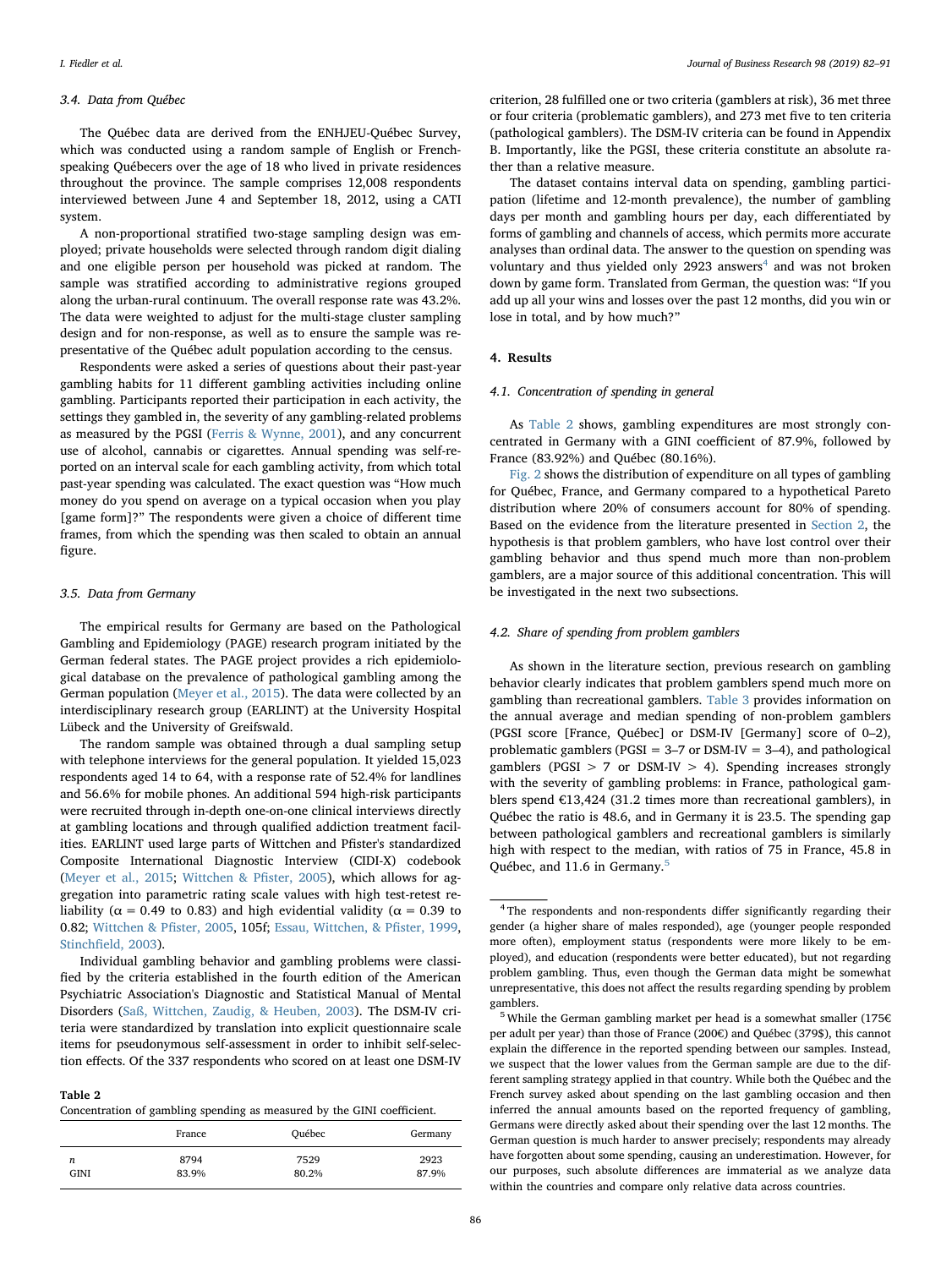

Equal Spending  $-$  - Pareto 80/20  $-$ ----Québec  $-$  France  $\cdots$  Germany

Fig. 2. Distribution of cumulative spending on gambling.

#### <span id="page-5-0"></span>Table 3

Annual average and median spending by problem and non-problem gamblers.

| Group                                                                                                        | France            |                          |                      | Ouébec            |                             |                           | Germany          |                       |                    |  |
|--------------------------------------------------------------------------------------------------------------|-------------------|--------------------------|----------------------|-------------------|-----------------------------|---------------------------|------------------|-----------------------|--------------------|--|
|                                                                                                              | n                 | Average                  | Median               | n                 | Average                     | Median                    | n                | Average               | Median             |  |
| Non-problem gamblers <sup>a</sup><br>Problematic gamblers <sup>b</sup><br>Pathological gamblers <sup>c</sup> | 8360<br>339<br>75 | €430<br>€4200<br>€13,424 | €80<br>€760<br>€6000 | 7367<br>124<br>38 | \$492<br>\$3653<br>\$23,928 | \$140<br>\$1560<br>\$6420 | 2788<br>86<br>49 | €132<br>€253<br>€3100 | €17<br>€49<br>€198 |  |

<span id="page-5-3"></span><sup>a</sup> PGSI 0–2 or DSM-IV 0–2.

<span id="page-5-4"></span> $<sup>b</sup>$  PGSI 3–7 or DSM-IV 3–4.</sup>

<span id="page-5-5"></span> $\text{c}$  PGSI > 7 or DSM-IV > 4.

# <span id="page-5-1"></span>Table 4

Prevalence of gambling habits and revenue share derived from problem gamblers.

| Group                                                                                                        | France                |                         |                            | Ouébec                |                         |                           | Germany               |                        |                           |
|--------------------------------------------------------------------------------------------------------------|-----------------------|-------------------------|----------------------------|-----------------------|-------------------------|---------------------------|-----------------------|------------------------|---------------------------|
|                                                                                                              | Preva-lence           | Spending share          | Excess spending            | Preva-lence           | Spending share          | Excess spending           | Prevalence            | Spending share         | Excess spending           |
| Non-problem gamblers <sup>a</sup><br>Problematic gamblers <sup>b</sup><br>Pathological gamblers <sup>c</sup> | 95.3%<br>3.9%<br>0.9% | 59.7%<br>23.6%<br>16.6% | $-35.4%$<br>19.7%<br>15.7% | 97.3%<br>2.1%<br>0.6% | 69.4%<br>10.8%<br>19.8% | $-27.9%$<br>8.7%<br>19.2% | 95.4%<br>2.9%<br>1.7% | 68.0%<br>4.0%<br>28.0% | $-27.4%$<br>1.1%<br>26.3% |

<span id="page-5-6"></span>PGSI 0-2 or DSM 0-2.

<span id="page-5-7"></span><sup>b</sup> PGSI 3–7 or DSM 3–4.

<span id="page-5-8"></span> $\degree$  PGSI > 7 or DSM > 4.

The much higher spending by problematic and pathological gamblers means that they account for more of the revenue than their headcount would imply. This is evident from a comparison of the prevalence rates of each player group and their spending shares, as depicted in [Table 4.](#page-5-1) Problematic and pathological gamblers jointly account for 40.2% of all gambling expenses in France, 31.6% in Québec, and 32% in Germany.

To understand just how much expenditure is concentrated on gamblers experiencing problems, it is helpful to compare this group's prevalence rates to their share in expenditure. The larger the discrepancy between these variables, the greater the concentration of expenditures. This discrepancy is what we have defined as excess spending: the difference between prevalence and spending share. The table shows that excess spending is highest for pathological gamblers, especially in Québec and Germany. Only in France do problematic gamblers also overspend strongly, whereas the gap is rather small for problematic gamblers in Québec and nearly non-existent in Germany.

These results indicate that the concentration in gambling spending is mainly driven by problem gamblers, a hypothesis we support empirically in the next section. This does not mean, however, that spending is more concentrated within the group of problem gamblers. On the contrary: Spending becomes more homogenous with increasing gambling problems, as evidenced by the decreasing gap between the average and median spending of the different player groups. Also, the GINI coefficient falls with increasing gambling problems, as [Table 5](#page-5-2)

# <span id="page-5-2"></span>Table 5

GINI coefficients in relation to gambling problems.

| Group                                                                                                                       | France                    |                                  | Ouébec                    |                                  | Germany                  |                                  |  |
|-----------------------------------------------------------------------------------------------------------------------------|---------------------------|----------------------------------|---------------------------|----------------------------------|--------------------------|----------------------------------|--|
|                                                                                                                             | n                         | GINI                             | n                         | GINI                             | n                        | <b>GINI</b>                      |  |
| Non-problem gamblers <sup>a</sup><br>Problematic gamblers <sup>b</sup><br>Pathological gamblers <sup>c</sup><br>Full Sample | 8360<br>339<br>75<br>8774 | 80.3%<br>77.4%<br>65.9%<br>83.9% | 7367<br>124<br>38<br>7529 | 74.5%<br>64.5%<br>70.8%<br>80.2% | 2788<br>86<br>49<br>2923 | 86.4%<br>78.7%<br>71.7%<br>87.9% |  |

<span id="page-5-9"></span> $^{a}$  PGSI 0–2 or DSM 0–2.<br>  $^{b}$  PCSI 2.7 or DSM 2.4

<span id="page-5-10"></span>PGSI 3-7 or DSM 3-4.

<span id="page-5-11"></span> $\degree$  PGSI > 7 or DSM > 4.

shows. The only exception is pathological gamblers in Québec, whose GINI coefficient of 70.8% is higher than for problematic gamblers (64.5%), yet lower than for non-problem gamblers (74.5%).

#### 4.3. Concentration of spending by game types

As documented by a large body of literature, significant differences exist between the different gambling forms. This is true not only for their addictive potential but also for the share of revenue derived from problem gamblers, as discussed in [Section 2.](#page-1-0) The game types can be ranked by their addictive potential, as proxied by their prevalence rates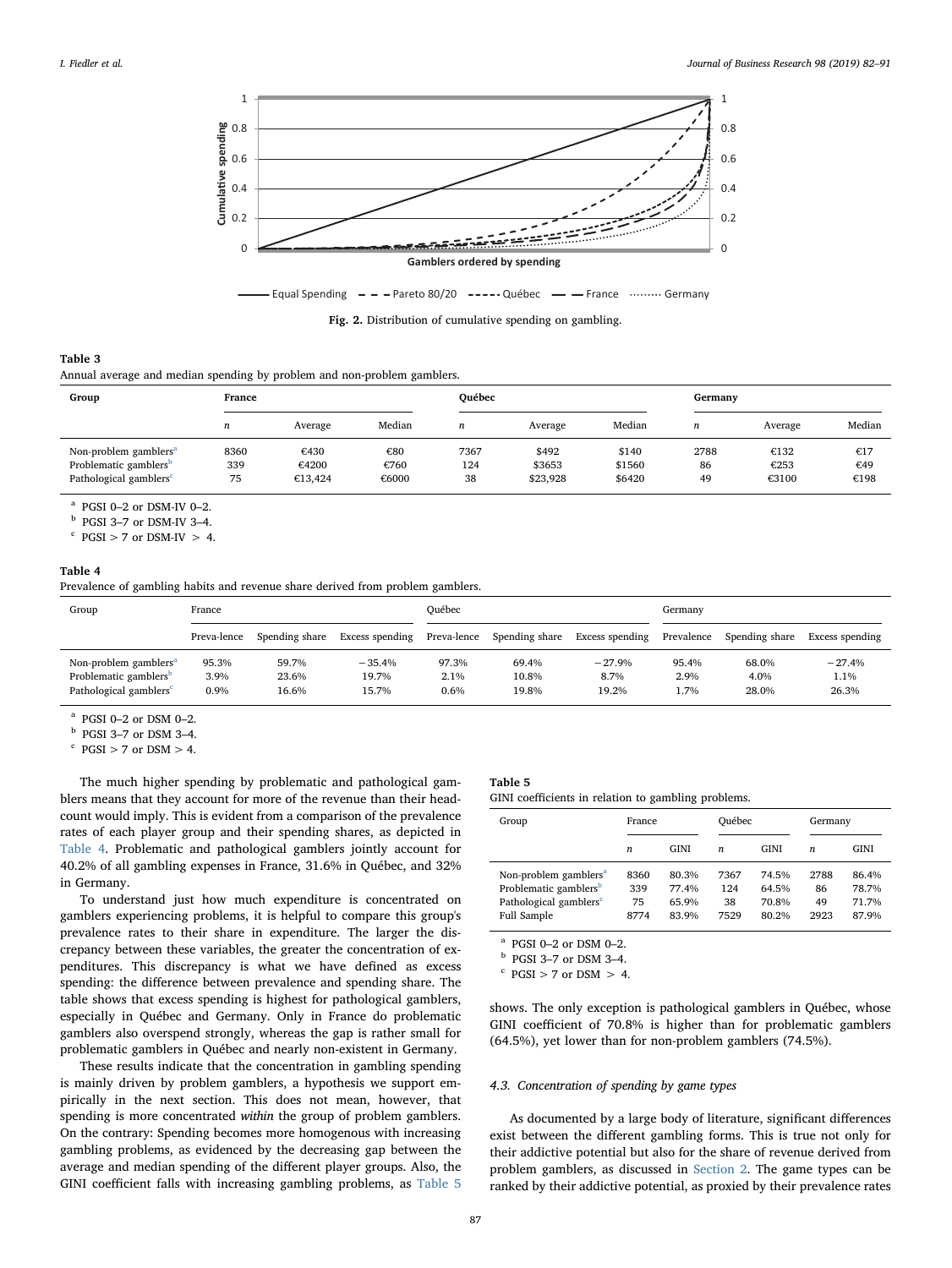#### <span id="page-6-0"></span>Table 6

Prevalence of problem gamblers, their revenue shares and GINI coefficients, by game form.

| Type of game               | France           |                             |                                | Ouébec                    |                     |                          |                             |                                |                          |                              |
|----------------------------|------------------|-----------------------------|--------------------------------|---------------------------|---------------------|--------------------------|-----------------------------|--------------------------------|--------------------------|------------------------------|
|                            | $\boldsymbol{n}$ | Prevalence<br>$PGSI \geq 3$ | Revenue share<br>$PGSI \geq 3$ | <b>Excess</b><br>Spending | GINI all<br>players | $\boldsymbol{n}$         | Prevalence<br>$PGSI \geq 3$ | Revenue share<br>$PGSI \geq 3$ | Excess<br>Spending       | GINI all<br>players          |
| Sports betting             | 567              | 19.2%                       | 58.5%                          | 39.3%                     | 82.8%               | 226                      | 8.0%                        | 16.0%                          | 8.0%                     | 82.1%                        |
| Poker                      | 376              | 18.6%                       | 63.3%                          | 44.7%                     | 85.4%               | 412                      | 8.0%                        | 43.6%                          | 35.6%                    | 86.4%                        |
| Table games (w/o<br>poker) | 296              | 15.9%                       | 76.1%                          | 60.2%                     | 85.0%               | 245                      | 8.3%                        | 44.1%                          | 35.8%                    | 88.7%                        |
| Horseracing                | 872              | 12.1%                       | 40.2%                          | 28.1%                     | 84.7%               | 41                       | $\overline{\phantom{0}}$    | -                              | -                        | $\overline{\phantom{0}}$     |
| Slot machines (EGMs)       | 897              | 9.9%                        | 41.0%                          | 31.1%                     | 87.6%               | 999                      | 8.7%                        | 76.3%                          | 67.6%                    | 92.8%                        |
| Scratch cards <sup>a</sup> | 4887             | 5.3%                        | 26.1%                          | 20.8%                     | 79.5%               | $\overline{\phantom{0}}$ | -                           | -                              | $\overline{\phantom{0}}$ | $\qquad \qquad \blacksquare$ |
| Lotteries                  | 6384             | 4.7%                        | 24.2%                          | 19.5%                     | 78.6%               | 7360                     | 2.7%                        | 10.5%                          | 7.8%                     | 67.6%                        |
| All gambling               | 8794             | 4.8%                        | 40.2%                          | 35.4%                     | 83.9%               | 7529                     | 2.7%                        | 30.6%                          | 27.9%                    | 80.2%                        |

<span id="page-6-4"></span><sup>a</sup> The Québec data set does not include information on scratch cards and horseracing.

<span id="page-6-3"></span><sup>b</sup> We omitted information for horseracing in Québec because  $n = 6$  for PGSI  $\geq 3$ .

of problem gamblers. [Table 6](#page-6-0) shows that lotteries have the lowest rate of problem gamblers among their customers. $^6$  $^6$  The revenue shares from problem gamblers per game form indicate how strongly the operators depend on problem gamblers to sustain their business. The revenue shares show that, at 24.2% in France and 10.5% in Québec, lotteries depend the least on revenue from problem gamblers. In France, more than half of the revenue comes from problem gamblers in table games (76.1%), poker (63.3%), and sports betting (58.5%). In Québec, operators of slot machines rely most strongly on problem gamblers (76.3%), followed at a large distance by table games (44.1%) and poker (43.6%); sports betting generates a rather low share of revenue from problem players (16%).

The prevalence rate is one of two factors that drive the share of revenue derived from problem gamblers. The other one is excess spending of problem gamblers, that is, the degree to which problem gamblers overspend compared to non-problem gamblers and thereby cause concentration in spending. This factor is best measured as the difference between the revenue share and the prevalence rate. In all game forms, problem gamblers overspend compared to recreational gamblers. In France, table games exhibit the most excess spending by problem gamblers (60.2%), followed by poker (44.7%) and online gambling (44.4%). In Québec, the ranking is slot machines (67.6%), then (with a large gap) table games (35.8%) and poker (35.6%).

Spending is least concentrated in lotteries. This constitutes some evidence in support of the hypothesis that the concentration of overall gambling spending as measured by the GINI coefficient is driven by problem gamblers. While each survey on its own does not yield a significant correlation between the GINI coefficient and excess spending  $(r = 0.568, n = 7, p = .183$  for France;  $r = 0.816, n = 5, p = .092$  for Québec), we find a strong and significant correlation when combining the results from both surveys  $(r = 0.714, n = 12, p = .006)$ , which supports hypothesis  $H3$ .<sup>[7](#page-6-2)</sup> The combination of both survey results also yields a significant positive correlation between the GINI coefficient and the revenue share from problem gamblers ( $r = 0.728$ ,  $n = 12$ ,  $p = .005$ ), supporting hypothesis [H2](#page-2-2). Again there are no significant results for the individual surveys, likely because of sample size  $(r = 0.597, n = 7, p = .157$  for France;  $r = 0.856, n = 5, p = .064$  for Québec). There is no significant correlation between the GINI coefficient and the prevalence of problem gambling and thus no evidence in support of hypothesis [H1](#page-2-3).

# 5. Discussion

#### 5.1. Interpretation

Previous studies have shown that a small group of players account for a large part of the gambling market. Using three datasets from France, Québec, and Germany, we are able to confirm that spending on gambling products is highly concentrated. The GINI coefficients for general gambling spending are between 80.2% in Québec and 87.9% in Germany. In Québec, the GINI coefficients for different game forms vary between 67.6% for lotteries and 92.8% for slot machines. By comparison, the GINI coefficients for income are much lower: 30.7% for Canada, 29.3% for Germany, and 29.1% for France in 2017 [\(OECD,](#page-9-27) [2018\)](#page-9-27).

We find evidence that part of the concentration of gambling spending is caused by problem gambling. In all three jurisdictions, pathological gamblers spend much more than non-problem gamblers: between 24 and 49 times more on average, and up to 75 times when comparing median spending in France. This supports [Brosowski et al.'s](#page-8-0) [\(2015\)](#page-8-0) results that spending is a very good indicator of gambling problems. For electronic game forms where live data on spending is readily available, suitable spending thresholds might thus be used to identify problem gambling behavior.

A potential other explanation of the concentration of gambling spending is inequality in income or wealth, as wealthier individuals may spend more on gambling. While this causality cannot be tested with the current data and must be left for future research, previous research found that gambling has a regressive effect that is likely to limit the effect of income and wealth on the concentration of spending: wealthier households spend more money but a smaller share of their income on gambling ([Clotfelter & Cook, 1989;](#page-8-14) [Williams, Belanger, &](#page-9-28) [Arthur, 2011](#page-9-28)). For example, in Canada, the lowest income quintile have been shown to spend 296 Dollar or 2.2% of their income on average per year on gambling while the highest quintile spend 536 Dollar but only 0.5% of their income ([Marshall, 1998](#page-9-29), p. 8). Other research has shown that the lowest income group is overrepresented among the group of the most intensive players ([MacDonald, McMullan, & Perrier, 2004\)](#page-9-30). This further indicates that the effect of wealth and income on concentration of spending is limited, yet the exact magnitude of this effect remains to be determined – especially in comparison to the effect of problem gambling on spending concentration.

Recreational gambling produces benefits for both consumers and operators. By contrast, problem and pathological gambling is less beneficial or even harmful since it entails social costs ([Fiedler, 2016](#page-8-15)). Hence, the larger the revenue share derived from problem gamblers, the less beneficial (or more harmful) a gambling form is likely to be. Despite problem gamblers only constituting a minority of players and an almost negligible part of any given country's population, they account

<span id="page-6-1"></span><sup>6</sup> This is also true for Germany, though [Table 6](#page-6-0) only covers France and Québec since the German data does not distinguish by game form.

<span id="page-6-2"></span> $<sup>7</sup>$  Note that spending data in the German survey is not broken down by game</sup> form thus cannot be included in this analysis.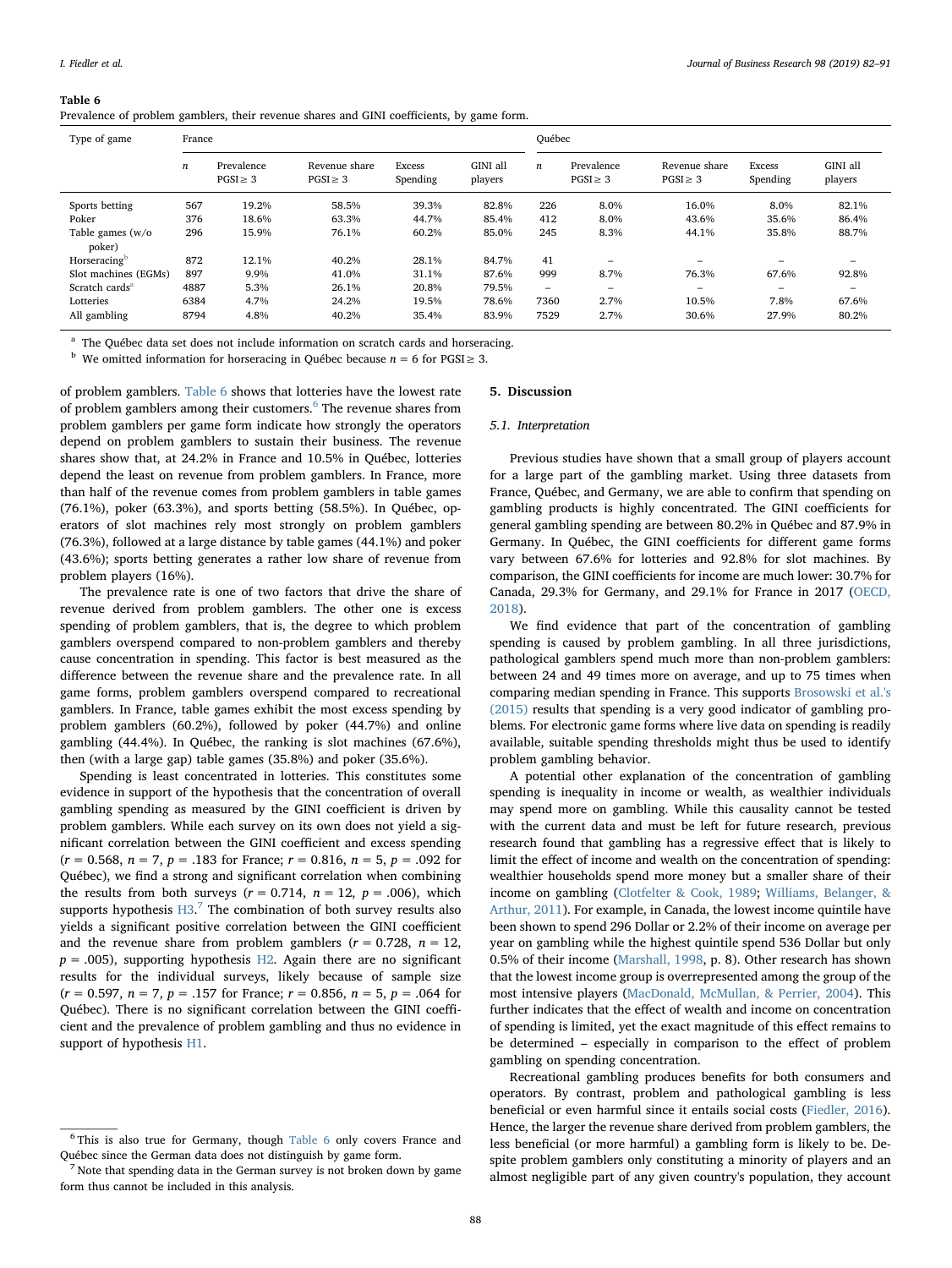for a significant share of gambling revenue: 40.2% in France, 31.6% in Québec, and 32% in Germany. If we distinguish by game form, this share increases up to 76.3% for slot machines in Québec and 76.1% for table games in France. Hence, the operators' financial incentives are unlikely to be well aligned with the responsible gambling efforts that aim to reduce both the number of problem gamblers and their spending. This finding should be kept in mind when discussing the design of responsible gambling programs.

We found evidence in support of our main hypothesis that the concentration of gambling demand is caused by problem gambling. While there was no significant correlation between the GINI coefficient as our measure of concentration and the prevalence of problem gamblers ([H1](#page-2-3)), we believe this is caused by an offset between a lower GINI coefficient due to fewer problem gamblers and a higher GINI coefficient due to more low-intensity gamblers in game forms with low prevalence rates. We did found strong and significant correlations between the GINI coefficient and the share of revenue derived from problem gamblers as an indicator of the importance of problem gamblers for gambling demand ([H2](#page-2-2)), as well as between the GINI coefficient and excess spending as an indicator of the contribution of problem gamblers to the concentration of gambling demand  $(H3)$  $(H3)$  $(H3)$ . This can be seen as evidence that the concentration of demand for gambling is attributable not so much to the mere presence of problem gamblers but rather to their extreme spending patterns. In turn, the degree of concentration of gambling spending can be used as a proxy for excess spending and the share of revenues derived from problem gamblers. Therefore, it is also a suitable complement to the use of prevalence rates of problem gamblers that can only be obtained in costly large-scale surveys. Since the GINI coefficient can be monitored more easily (even in real time for electronic gambling forms), it might be a worthwhile additional tool for regulators to monitor and evaluate different game forms and operators, and potentially even to assess the necessity of regulatory intervention.

Our results also suggest that spending in gambling is more strongly concentrated than spending on other behavioral consumer goods that lack an addictive component. If that is indeed so, concentration of demand could be used as an indicator to identify products that are addictive and potentially harmful. We therefore think that this hypothesis warrants additional investigation.

#### 5.2. Limitations

Th study is subject to a number of limitations. First, our analysis relies exclusively on self-reported data which, particularly in the context of gambling expenditure, is inevitably inaccurate [\(Blaszczynski,](#page-8-16) [Ladouceur, Goulet, & Savard, 2006\)](#page-8-16). For example, comparing gambling expenditure figures from the Australian Household Expenditure Survey with gamblers' actual losses, slot machine gamblers were shown to report only 2.9% of their true losses [\(Productivity Commission, 2010, p.](#page-9-1) [B.3](#page-9-1)). At table games, the reported spending is negative, meaning that gamblers report that they win on average, which is not possible. The opposite effect may occur if the question is phrased in such a way that it may be misconstrued to ask about the amount wagered, rather than the amount lost. For example, at a pay-out ratio of 95%, the amount wagered is 20 times the losses. Such overestimation was reported by [Williams and Wood \(2004\)](#page-9-13) for Canada, where players' extrapolated losses exceeded the actual losses by a factor of 2.1.

Second, it must be acknowledged that the screening instruments we use to determine problem gambling, PGSI and DSM-IV, are not identical. However, the two instruments yield similar results that are highly correlated  $(r = 0.83)$ , and the results for problem gambling rates are comparable (Stinchfi[eld, Govoni, & Frisch, 2007\)](#page-9-31).

Third, the longer a time horizon of a question, the more infrequent players are included in a sample. Since the GINI coefficient is affected when infrequent gamblers with very low spending leave or join the player pool, GINI coefficients cannot be compared across different time horizons. This must be borne in mind, especially if different game forms

or jurisdictions are compared. One year may well be the optimal time horizon since it includes a full cycle of seasonable gambling patterns that could have an impact on spending. Furthermore, it ensures comparability to other year-based indicators like for example the 12-month prevalence rate of gambling problems.

Fourth, while we take account of the heterogeneity of gambling by dividing the data by game forms, two limitations to this approach should be mentioned. First, the nature of a game form can vary across jurisdictions, for example because of regulation or cultural differences. Second, the boundaries between game forms are not always clear. This is especially true for the different forms of betting, for example livebetting vs. fixed-odds betting, betting on sports vs. horses, or betting online vs. offline. Aggregating these variants into game forms can lead to a loss of information – a problem that should be kept in mind when comparing different key indicators across game forms.

Fifth, differences in GINI coefficients across game forms can be attributable to game forms being more or less attractive to high spending gamblers as well as low spending gamblers. If, for example, problem gamblers play every game form and distribute their spending equally among them, there can still be differences in the GINI coefficients based on the attractiveness of the game forms to players who spend only small amounts. Hence, differences in GINI coefficients need not be due solely to differences in the addictive potential of the various game forms.

Finally, it must be noted that a reduction in high spenders is not the only cause for a reduction of spending inequality as measured by the GINI coefficient. An increase in recreational gambling also reduces the inequality. A reduction in the GINI coefficient can thus have two causes, and regulators are likely to prefer a reduction in inequality due a reduction in problem gambling rather than an increase in recreational gambling. From the standpoint of consumer welfare, a decrease in spending of high spending problem gamblers is certainly more important, but an increase in recreational gambling could also be positive – given that recreational gamblers enjoy gambling and experience little harm. A reduced inequality in spending can thus be considered beneficial in both cases. This does not mean that regulators should foster recreational gambling to reduce the GINI coefficient, though.

# 6. Conclusion

Gambling regulators must evaluate their regulatory efforts. When it comes to gambling addiction, the prevalence rate of problem gamblers plays a vital role. Surveys are regularly conducted in all major jurisdictions to determine the rate of problem gamblers among the general population, among the group of gamblers in general, and also among users of a specific gambling form. As prevalence rates only respond to regulatory changes with a time lag, regulators are actively looking for additional indicators to evaluate the success of their efforts.

One important alternative indicator for regulators, which is often discussed in the literature but not always analyzed in epidemiological surveys, is the share of revenue derived from problem gamblers. This indicator is valuable for evaluating gambling in general and different gambling forms in particular. It provides a measure of the part of the market that would not exist with perfect prevention. The greater this share, the higher the social costs relative to the benefits enjoyed by nonproblem players. Having reviewed the relevant literature on this indicator, we found that the share of revenue from problem gamblers differs by jurisdiction and even more so by game form. Where allowed outside of casinos, slot machines have the highest share of revenue coming from problem gamblers  $(> 60\%)$  – a finding that supports the substantial body of evidence on the strongly addictive potential of highfrequency slot machines.

These big spenders are important not only because of their contribution to the operators' profits but also because studies have shown that it is often problem gamblers that spend much more than other gamblers. We call the difference between the problem gamblers' share of revenue and their prevalence rate 'excess spending'. It can be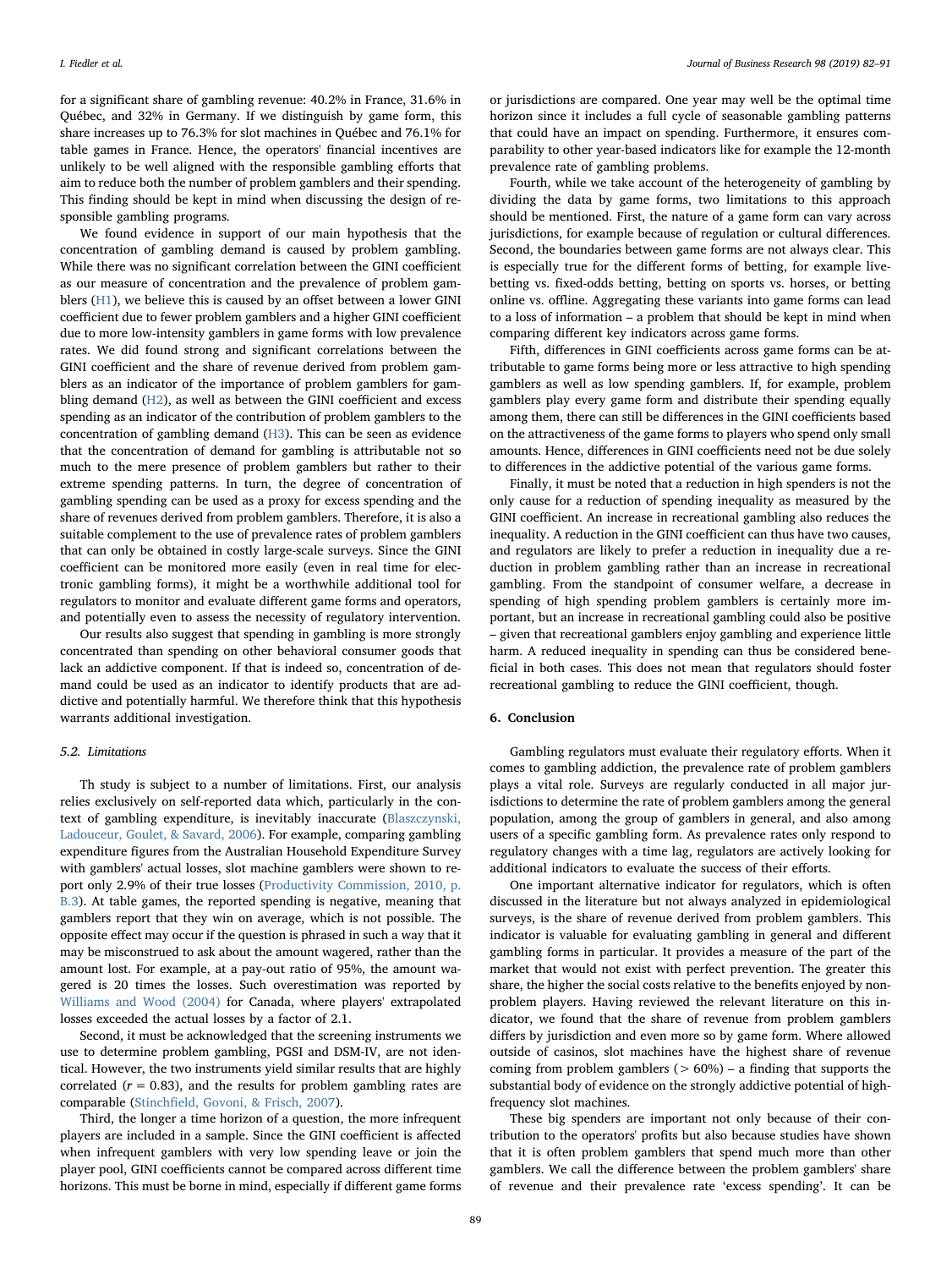interpreted as that part of the problem gamblers' expenditure that is solely attributable to their gambling problems. While the prevalence of problem gamblers refers to the number of people affected, excess spending may be interpreted as denoting the severity of their problems.

Using survey data from France, Québec and Germany, we found that gambling demand is strongly concentrated, with GINI coefficients between 80% and 88%. Strong and significant correlations of GINI coefficients with the share of revenue derived from problem gamblers as well as with excess spending were found, indicating that the effect of problem gambling – spending more than recreational gamblers – is causing a concentrated demand for gambling.

Future studies should assess the concentration of demand by deriving it from the very same surveys that yield the prevalence rate of

#### Appendix A. Problem Gambling Severity Index (PGSI)

problem gambling with a simple open question on spending over the last month or year. In addition, this information can easily and automatically be recorded for any kind of electronic games like slot machines, sports betting, online poker, or online casino games. Especially for these game forms we suggest that regulators consider adding the GINI coefficient to their toolbox as an easily available indicator and a complement to prevalence rates to evaluate different game forms, specific operators, and potentially also to guide legislative changes.

# Funding sources

This research did not receive any specific grant from funding agencies in the public, commercial, or not-for-profit sectors.

Never Sometimes Most of the

|                                                                                                                              | time | ways |
|------------------------------------------------------------------------------------------------------------------------------|------|------|
| 1. Have you bet more than you could really afford to lose?                                                                   |      |      |
| 2. Have you needed to gamble with larger amounts of money to get the same feeling of excitement?                             |      |      |
| 3. When you gambled, did you go back another day to try to win back the money you lost?                                      |      |      |
| 4. Have you borrowed money or sold anything to get money to gamble?                                                          |      |      |
| 5. Have you felt that you might have a problem with gambling?                                                                |      |      |
| 6. Has your gambling caused you any health problems, including stress or anxiety?                                            |      |      |
| 7. Have people criticized your betting or told you that you had a gambling problem, regardless of whether or not you thought |      |      |
| it was true?                                                                                                                 |      |      |

8. Has your gambling caused any financial problems for you or your household?

9. Have you felt guilty about the way you gamble or what happens when you gamble?

# Appendix B. Diagnostic Criteria of Pathological Gambling according to the 4th Edition of the Diagnostic and Statistical Manual of Mental Disorders (DSM-IV)

A. Persistent and recurrent maladaptive gambling behavior as indicated by five (or more) of the following:

- (1) is preoccupied with gambling (e.g., preoccupied with reliving past gambling experiences, handicapping or planning the next venture, or thinking of ways to get money with which to gamble)
- (2) needs to gamble with increasing amounts of money in order to achieve the desired excitement.
- (3) has repeated unsuccessful efforts to control, cut back, or stop gambling.
- (4) is restless or irritable when attempting to cut down or stop gambling.
- (5) gambles as a way of escaping from problems or of relieving adysphoric mood (e.g., feelings of helplessness, guilt, anxiety, depression)
- (6) after losing money gambling, often returns another day to get even ("chasing" one's losses)
- (7) lies to family members, therapist, or others to conceal the extent of involvement with gambling.
- (8) has committed illegal acts such as forgery, fraud, theft, or embezzlement to finance gambling.
- (9) has jeopardized or lost a significant relationship, job, or educational or career opportunity because of gambling.
- (10) relies on others to provide money to relieve a desperate financial situation caused by gambling.
	- B. The gambling behavior is not better accounted for by a Manic Episode.

#### References

<span id="page-8-6"></span>Abbott, M. W., & Volberg, R. A. (2000). [Taking the pulse on gambling and problem gambling](http://refhub.elsevier.com/S0148-2963(19)30058-X/rf0005) [in the community: Phase one of the 1999 national prevalence study.](http://refhub.elsevier.com/S0148-2963(19)30058-X/rf0005) Auckland: [Department of Internal A](http://refhub.elsevier.com/S0148-2963(19)30058-X/rf0005)ffairs.

<span id="page-8-9"></span>[Abounoori, E., & McCloughan, P. \(2003\). A simple way to calculate the Gini coe](http://refhub.elsevier.com/S0148-2963(19)30058-X/rf0010)fficient [for grouped as well as ungrouped data.](http://refhub.elsevier.com/S0148-2963(19)30058-X/rf0010) Applied Economics Letters, 10, 505–509.

<span id="page-8-7"></span>[Atkinson, A. B. \(1970\). On the measurement of inequality.](http://refhub.elsevier.com/S0148-2963(19)30058-X/rf0015) Journal of Economic Theory, 2, 244–[263](http://refhub.elsevier.com/S0148-2963(19)30058-X/rf0015).

- <span id="page-8-4"></span>[Australian Institute for Gambling Research \(1995\).](http://refhub.elsevier.com/S0148-2963(19)30058-X/rf0020) Report of the first year of the study into [the social and economic impact of the introduction of gaming machines to Queensland clubs](http://refhub.elsevier.com/S0148-2963(19)30058-X/rf0020) and hotels. [Brisbane: Queensland Department of Families, Youth and Community](http://refhub.elsevier.com/S0148-2963(19)30058-X/rf0020) [Care](http://refhub.elsevier.com/S0148-2963(19)30058-X/rf0020).
- <span id="page-8-10"></span>[Becker, G. S., & Murphy, K. M. \(1988\). A theory of rational addiction.](http://refhub.elsevier.com/S0148-2963(19)30058-X/rf8475) Journal of Political [Economy, 96](http://refhub.elsevier.com/S0148-2963(19)30058-X/rf8475)(4), 675–700.
- <span id="page-8-16"></span>[Blaszczynski, A., Ladouceur, R., Goulet, A., & Savard, C. \(2006\).](http://refhub.elsevier.com/S0148-2963(19)30058-X/rf0025) "How much do you spend gambling?"[: Ambiguities in questionnaire items assessing expenditure.](http://refhub.elsevier.com/S0148-2963(19)30058-X/rf0025) [International Gambling Studies, 6](http://refhub.elsevier.com/S0148-2963(19)30058-X/rf0025), 123–128.
- <span id="page-8-0"></span>[Brosowski, T., Hayer, T., Meyer, G., Rumpf, H.-J., John, U., & Bischof, A. \(2015\).](http://refhub.elsevier.com/S0148-2963(19)30058-X/rf0030) [Thresholds of probable problematic gambling involvement for the German popula](http://refhub.elsevier.com/S0148-2963(19)30058-X/rf0030)[tion: Results of the pathological gambling and epidemiology \(PAGE\) study.](http://refhub.elsevier.com/S0148-2963(19)30058-X/rf0030)

[Psychology of Addictive Behaviors, 29](http://refhub.elsevier.com/S0148-2963(19)30058-X/rf0030), 794–804.

- <span id="page-8-8"></span>[Ceriani, L., & Verme, P. \(2012\). The origins of the Gini index: Extracts from Variabilità e](http://refhub.elsevier.com/S0148-2963(19)30058-X/rf0035) [Mutabilità \(1912\) by Corrado Gini.](http://refhub.elsevier.com/S0148-2963(19)30058-X/rf0035) Journal of Economic Inequality, 10, 421–443.
- <span id="page-8-14"></span>[Clotfelter, C. T., & Cook, P. J. \(1989\).](http://refhub.elsevier.com/S0148-2963(19)30058-X/rf0040) Selling hope. State lotteries in America. Cambridge: [Harvard University Press](http://refhub.elsevier.com/S0148-2963(19)30058-X/rf0040).
- <span id="page-8-11"></span>Costes, J.-M., Eroukmanoff[, V., Richard, J.-B., & Tovar, M.-L. \(2015\).](http://refhub.elsevier.com/S0148-2963(19)30058-X/rf0045) Les jeux d'argent et de [hasard en France en 2014. 4](http://refhub.elsevier.com/S0148-2963(19)30058-X/rf0045), Observatoire des jeux9.
- <span id="page-8-1"></span>[Currie, S. R., Miller, N. V., Hodgins, D. C., & Wang, J. \(2009\). De](http://refhub.elsevier.com/S0148-2963(19)30058-X/rf0050)fining a threshold of [harm from gambling for population health surveillance research.](http://refhub.elsevier.com/S0148-2963(19)30058-X/rf0050) International [Gambling Studies, 9](http://refhub.elsevier.com/S0148-2963(19)30058-X/rf0050), 19–38.
- <span id="page-8-3"></span>[Dickerson, M. G., Baron, E., Hong, S.-M., & Cottrell, D. \(1996\). Estimating the extent and](http://refhub.elsevier.com/S0148-2963(19)30058-X/rf0055) [degree of gambling-related problems in the Australian population: A national survey.](http://refhub.elsevier.com/S0148-2963(19)30058-X/rf0055) [Journal of Gambling Studies, 12](http://refhub.elsevier.com/S0148-2963(19)30058-X/rf0055), 161–178.
- <span id="page-8-13"></span>[Essau, C. A., Wittchen, H.-U., & P](http://refhub.elsevier.com/S0148-2963(19)30058-X/rf0060)fister, H. (1999). DIA-X-interview. Diagnostica, 45, 163–[164](http://refhub.elsevier.com/S0148-2963(19)30058-X/rf0060).
- <span id="page-8-12"></span>Ferris, J., & Wynne, H. (2001). [The Canadian problem gambling index.](http://refhub.elsevier.com/S0148-2963(19)30058-X/rf0065) Ottawa, ON: [Canadian Centre on Substance Abuse](http://refhub.elsevier.com/S0148-2963(19)30058-X/rf0065).
- <span id="page-8-2"></span>[Fiedler, I. \(2012\). The gambling habits of online poker players.](http://refhub.elsevier.com/S0148-2963(19)30058-X/rf0070) The Journal of Gambling [Business and Economics, 6](http://refhub.elsevier.com/S0148-2963(19)30058-X/rf0070), 1–23.

<span id="page-8-15"></span>Fiedler, I. (2016). [Glücksspiele: Eine verhaltens- und gesundheitsökonomische Analyse mit](http://refhub.elsevier.com/S0148-2963(19)30058-X/rf0075) [rechtspolitischen Empfehlungen.](http://refhub.elsevier.com/S0148-2963(19)30058-X/rf0075) Frankfurt: Peter Lang Verlag.

<span id="page-8-5"></span>[Gerstein, D., Volberg, R., Toce, M., Harwood, H., Johnson, R., Buie, T., ... Tucker, A.](http://refhub.elsevier.com/S0148-2963(19)30058-X/rf0080)

Almost al-